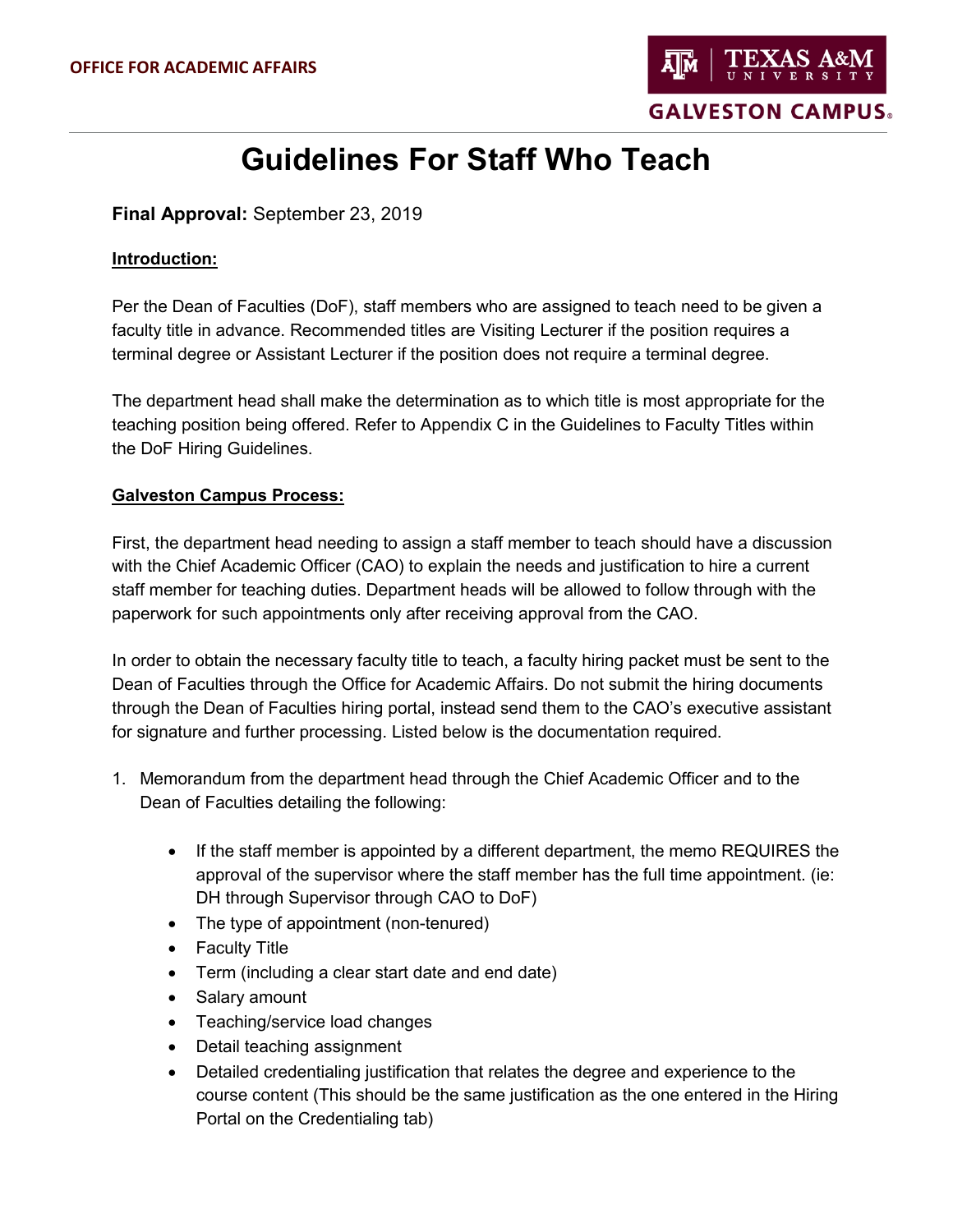- 2. Non-Tenure Track Agreement
- 3. Signed Offer letter that identifies their teaching salary separate from their staff salary
- 4. Degree Verification form
- 5. Criminal Background Check
- 6. Most up-to-date (current) curriculum vitae
- 7. Credentialing is required in the DOF Portal, after they have been listed as an instructor of record and needs to be approved before the individual starts teaching. Note that the department must complete credentialing by logging into the DOF Portal at <http://dofportal.tamu.edu/> and selecting the "credentialing' tab.

# **Regular full time staff:**

Full time staff members on Galveston Campus will need to teach in an "excess of 100% effort".

If a full time staff member needs to teach on a long-term basis and during normal business hours (M-F 8:00am – 5:00pm), they may do so provided that they complete their required hourly commitment in their staff position during off hours. Additional requirements are:

- All approval forms are completed before the start date (e.g. "In Excess of 100% Full Time Employment Request" form and faculty hiring packet);
- They hold a faculty title;
- Their teaching duties and proportion of their FTE, are performed in addition to and not conflicting with their full 100% effort;
- A clear justification from the academic department head indicating the benefits to the institution of having the staff member teach;
- A clear justification from the staff member's supervisor of how the staff member will meet the obligation of her/his job. Attach a flexible schedule to account for staff time if teaching between 8am-5pm.

Annually the staff member will need to complete two evaluations: (1) appropriate form used by host department to evaluate teaching and (2) the staff evaluation process through Workday.

#### **Research Staff Members**

For research staff members, including Assistant Research Scientists, Associate Research Scientists, and post-docs (technically listed as staff), who teach a course on a temporary basis, all the same documentation listed above is still required. The memorandum required above under #1 would also need to route through their faculty adviser, who must sign the memo indicating their agreement to the reduction in research efforts for the semester(s) the individual will teach. Annually the research staff member will need to complete two evaluations: (1) appropriate form used by host department to evaluate teaching and (2) the staff evaluation process through Workday.